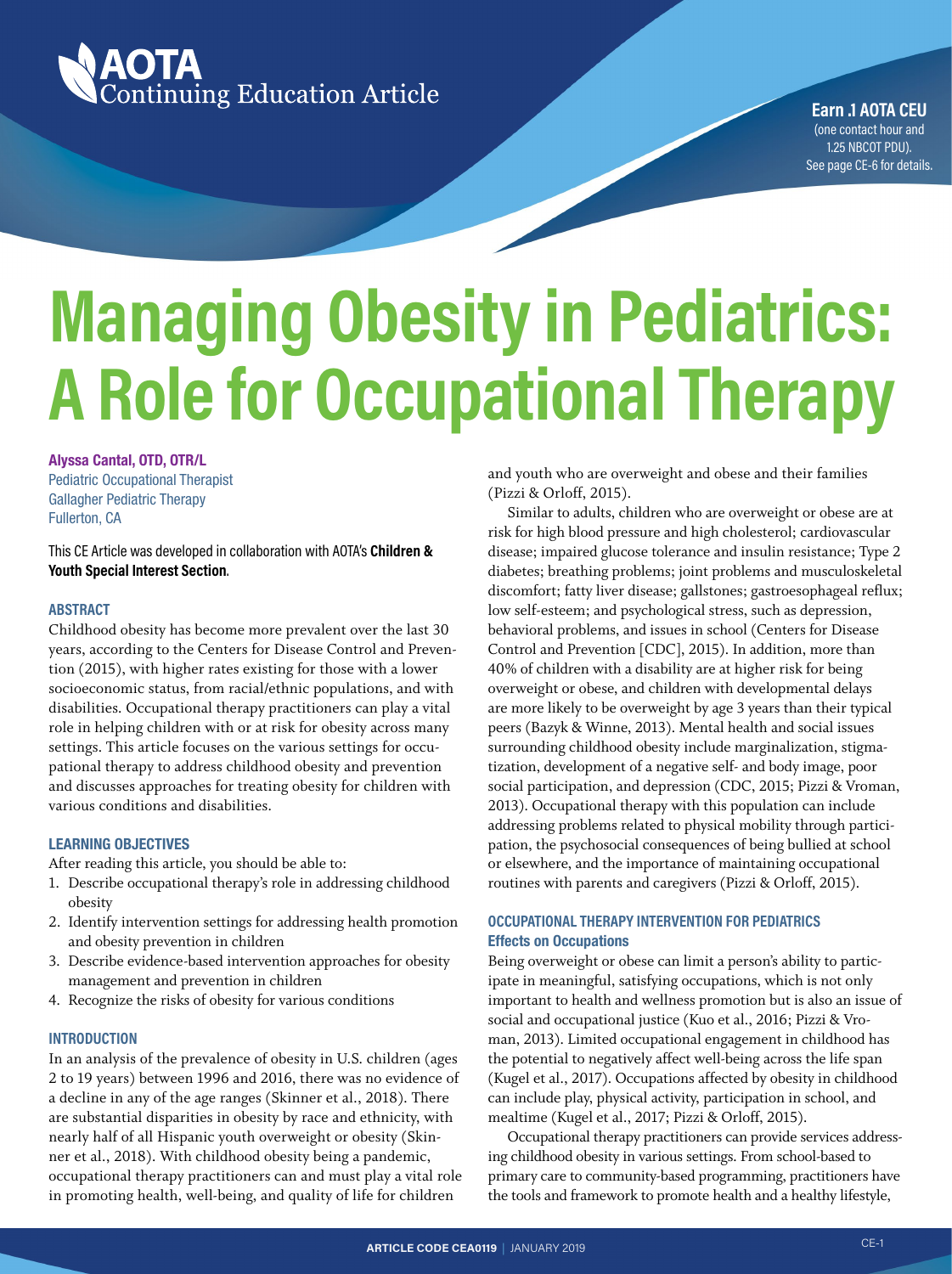including facilitating enjoyable physical and social activities, strategies for decreasing weight bias/stigma and bullying, and culturally appropriate healthy food preparation and meals (American Occupational Therapy Association [AOTA], 2012).

#### **Evaluation**

As with all clients, occupational therapists working with children who are overweight or obese should create an occupational profile before treatment. It is important to learn the concerns, daily routines, and relationship and home dynamics of the child, parent, caregiver, and other family members. Environmental factors play a considerable role in wellness, with youth between ages 8 and 10 years spending 8 hours per day on average in front of screens, and often using more than one type of media at a time (American Academy of Pediatrics [AAP], 2013). In addition, 80.5% of food advertisements directed at youth on television marketed items in the lowest nutritional category (AAP, 2013).

An occupational profile can gather information on activities engaged in at home, as well as the potential influences and resources a family may have regarding health promotion. To access services, many families seek or require referrals from their primary care physician.

Chaparro and colleagues (2018) discussed how documentation in pediatric inpatient, outpatient, and subspecialty clinics tends to underestimate the prevalence of obesity, which significantly limits the use of problem-list-driven clinical decision support. With the implementation of a new alert prompting clinicians to add the diagnosis of overweight or obesity, depending on the body-mass-index percentile by age and gender, the percentage of patients with an appropriate diagnosis improved to 80% in the post-intervention period (Chaparro et al., 2018).

Advocacy for the client in receiving adequate services is imperative, and occupational therapy practitioners should be willing to take on positions of leadership in advocating for childhood obesity prevention and treatment (Kugel et al., 2017).

#### **Assessment**

For determining whether people are overweight or obese, physicians use the body mass index (BMI) and the CDC normative BMI percentiles (Styne et al., 2017). BMI is commonly used to track changes before and after intervention, although it does not differentiate between fat and muscle for body composition (Castillo et al., 2015; Chaparro et al., 2018; Darendeliler et al., 2015; Hollar et al., 2010). Pre- and post-intervention surveys are also commonly given, such as those used in the health promotion programs BodyWorks, Healthy Hearts, and STOMP.

One assessment developed by occupational therapist Michael A. Pizzi, PhD, OTR/L, FAOTA, uses theory from the field of health promotion and a systems perspective to examine the effect of obesity in daily skill engagement for children. This self-assessment, the Pizzi Health Weight Management Assessment (PHWMA) has a child/youth version and a parent version (Pizzi, 2001). The PHWMA consists of two sections: the first identifies health factors relating to weight management, and the

second focuses on identifying the top five areas to change. This assessment is based on the principles of general systems theory, which examines the interrelationship between the environment and person.

Kuo and colleagues (2016) used the PHWMA and determined it to be a reliable and culturally responsive tool to assist practitioners in identifying changes when implementing an occupation-based weight management program for their tested population, adolescent Burmese refugees. In addition, the PHWMA was used to assess program effectiveness in implementing the Healthy Hearts Program, which focused on routine awareness and practical ideas for incorporating more healthy foods and active time in the daily routines of ten 8 to 9 year olds and their parents (Kugel et al., 2016). As evidenced, the PHWMA may be used by occupational therapy practitioners to support empowering habit change and implementing psychosocial interventions (Kuo et al., 2016; Pizzi & Vroman, 2013).

#### **INTERVENTION SETTINGS AND APPROACHES Community-Based**

In a community-based setting, it is important to address both medical complications and psychosocial and mental health risks (Drieling et al., 2014; Kugel et al., 2017; Kuo et al., 2013). Some occupations in the community setting that may be influenced by childhood obesity include participation in outdoor activities, play, eating habits and routines, and leisure activities (Kugel et al., 2016). With obesity having the potential to limit a child's ability to participate in meaningful occupations, occupational therapy in a community setting should encourage inexpensive community activities and participation in non-competitive sports teams to increase confidence, socialization, self-esteem, and friendships (AOTA 2012).

Aspects of the *obesogenic* environment include energy intake, the ways kids are fed, poverty, sleep deprivation, sedentary lifestyle, inactive work, and living environment (Bellisari, 2013; Kuo et al., 2013). Some contextual factors to consider include access to green spaces, physical activities, and nutritious food (Kuo et al., 2013). Drieling and colleagues (2014) found that community resources that provide health education are associated with more physical activity and better diet, which can be an asset for obesity-reduction strategies. However, there is a need for better promotion of these affordable educational community resources given the low use (Drieling et al., 2014).

#### **Home Health**

In home-based interventions for childhood obesity, it is valuable to consider access to nutritional food and community resources, safety of the surrounding area, and family dynamics. In a study by Yun and colleagues (2015), a home-based childhood obesity intervention focused on observing and modifying daily routines to encourage healthy behavior change. Results indicated the importance of being in the home context and supporting healthy weight efforts when seeing families during subsequent clinical visits (Yun et al., 2015). When addressing mealtime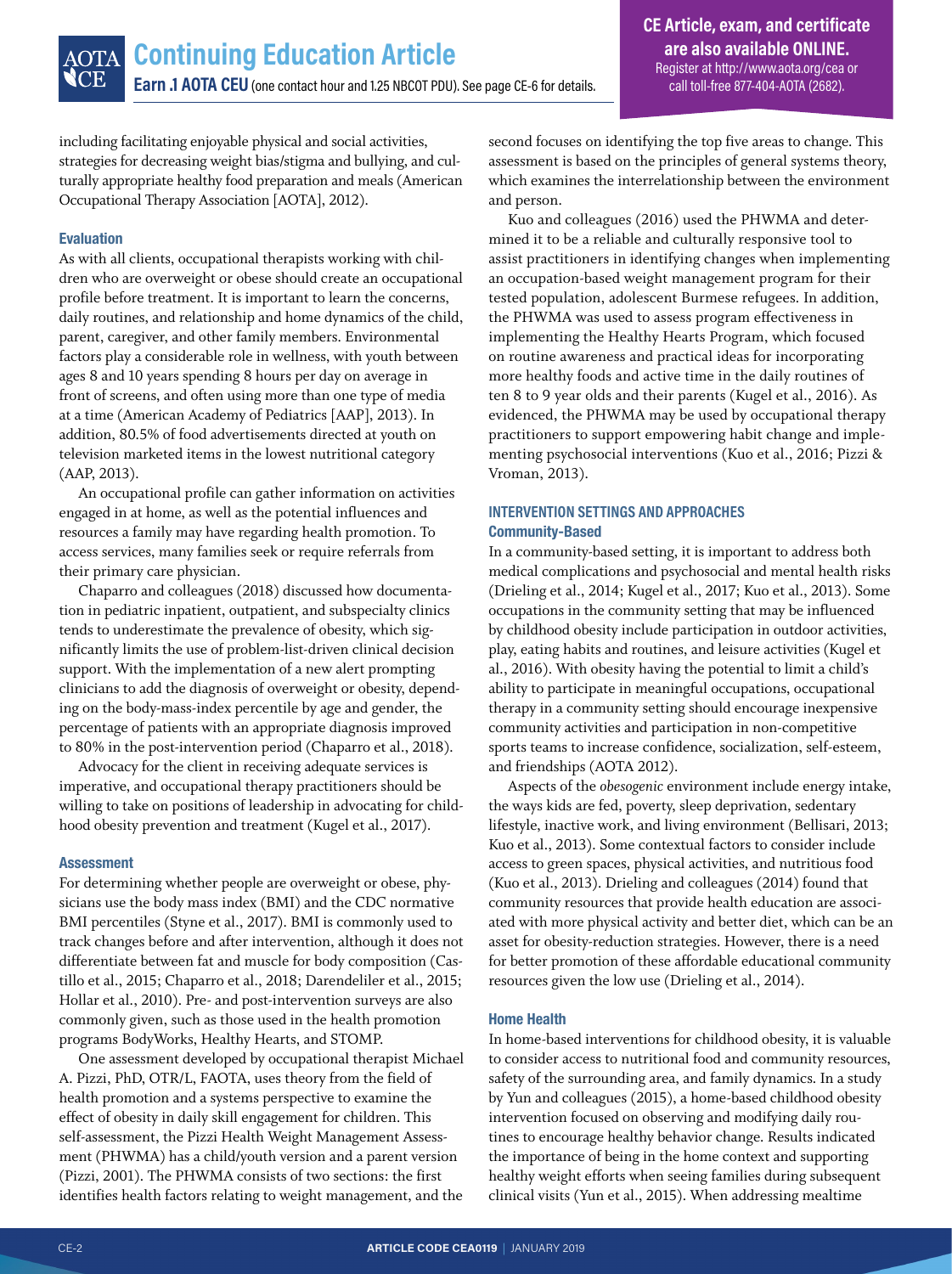occupations, consider school meal programs and that more than two thirds of children reported that their school meals were unhealthy (Dietz et al., 2015).

#### **Primary Care**

According to recent trends in health care, only a quarter of parents of overweight children are told by their primary care physicians that their child is overweight (Dietz et al., 2015). It is vital to have system-wide changes to encourage standardized practice approaches to obesity management. Primary care interventions can provide beneficial health education and introduction to habit change for families. Arauz Boudreau and colleagues (2013), in a study on family-based interventions in primary care, found that Latino families with obese children were willing to work with a health coach and participate in interventions. The BodyWorks program at Altamed General Pediatrics at Children's Hospital Los Angeles functions in a primary-care setting, with families seeing a physician prior to attending and gaining a recommendation to receive services for overweight and obesity.

#### **Interdisciplinary Team-Based Approach**

An interdisciplinary approach allows team members of different fields to collaborate on setting goals, making decisions, and sharing resources and responsibilities for a common purpose. The BodyWorks program, for example, is an 8-week community-based healthy lifestyle program designed to help families improve eating and physical activity (Castillo et al., 2015). Although the participant groups are all-inclusive, a majority of the families are from an underserved Latino community.

The curriculum addresses three key areas: diet, exercise, and behavior. The caregivers must be willing and invested to enact changes in the home for children to lose weight (Espinosa et al., 2017). A typical class schedule includes (1) a clinic check in with a physician consult and gathering of physical data, (2) physical activity and exercise instruction, (3) snack and nutrition education, and (4) education lessons for adults, and play-based lessons for children. Weekly topics include healthy weight and habits, basics of healthy eating, portion control, meal planning, physical activity and screen time, cooking and shopping together, and media influences. One intervention week includes navigating families through a grocery store, comparing nutrition labels and making healthier food choices. With physicians, nurses, occupational therapy practitioners, and other allied health professionals working together to implement the BodyWorks curriculum, results show healthier eating behaviors and increased physical activity among Latino families (Castillo et al., 2015).

Another study using the BodyWorks curriculum and interprofessional environment implemented personal activity trackers (Espinosa et al., 2017). The use of personal activity trackers in conjunction with the weight-management program has the potential to serve as motivation and may influence program completion rates and weight-related outcomes (Espinosa et al., 2017).

AltaMed provides an interprofessional team-based intervention in its southern California clinics called STOMP: Solutions & Treatment in Obesity Management & Prevention. Similar to BodyWorks, physicians, nurses, nutrition experts, and physical activity specialists work together to carry out the 12-week weight-control program. STOMP interventions separate the caregiver and child so the information can be accessed more easily by each. Aiming to help families live healthy lifestyles with the help of nutrition and fitness education, motivational messages, and medical care and personal consultations, STOMP caters to its surrounding community and provides education in both English and Spanish.

Interprofessional teams can also be used for people with mental health conditions, as showcased in the Snack Adventures program at Children's Hospital Los Angeles Developmental Disorders. This wellness program follows an 8-week cycle similar to BodyWorks, but it focuses on helping children with mental health conditions engage in healthy habits. This group is led by occupational therapists and other mental health professionals.

Lastly, one study used interprofessional service learning with health professional students to address childhood obesity (Buff et al., 2011). Incorporating professional development into the sustained project providing obesity prevention education was deemed mutually beneficial for the participating children and the health professions students.

#### **Prevention Programs Approach**

Bazyk and Winne (2013) emphasized a three-tiered public health model for intervention that corresponds to the primary, secondary, and tertiary areas of prevention. The tiers include Tier 1 Universal (services geared toward all children and youth); Tier 2 Targeted Services (services geared toward children at-risk for obesity); and Tier 3 Individualized Intensive (services geared toward children struggling with obesity) (Bazyk & Winne, 2013).

Based on the growing literature on health disparities, Latino and African American youth are at a 38% higher risk for obesity than White and Asian youth with and without disabilities (Krueger & Reither, 2015; Suarez-Balcazar et al., 2016). Culturally relevant and tailor-made health promotion and obesity prevention programs can foster engagement in family routines and optimize healthy behaviors and routines, including setting and achieving goals (Suarez-Balcazar et al., 2016). It is recommended that health care practitioners consider partnering with bilingual staff, work collaboratively with parents to choose appropriate health promotion activities, be aware of cultural preferences, and engage with diverse communities to tailor interventions to meet clients' needs (Suarez-Balcazar et al., 2013, 2016).

In Hollar and colleagues' (2010) work with school-based obesity prevention programming, interventions were geared toward school-aged children from low-income backgrounds. Because this population is at particular risk for obesity, it qualifies as a Tier 2 service. Results from this study showed that schools can be effective environments to implement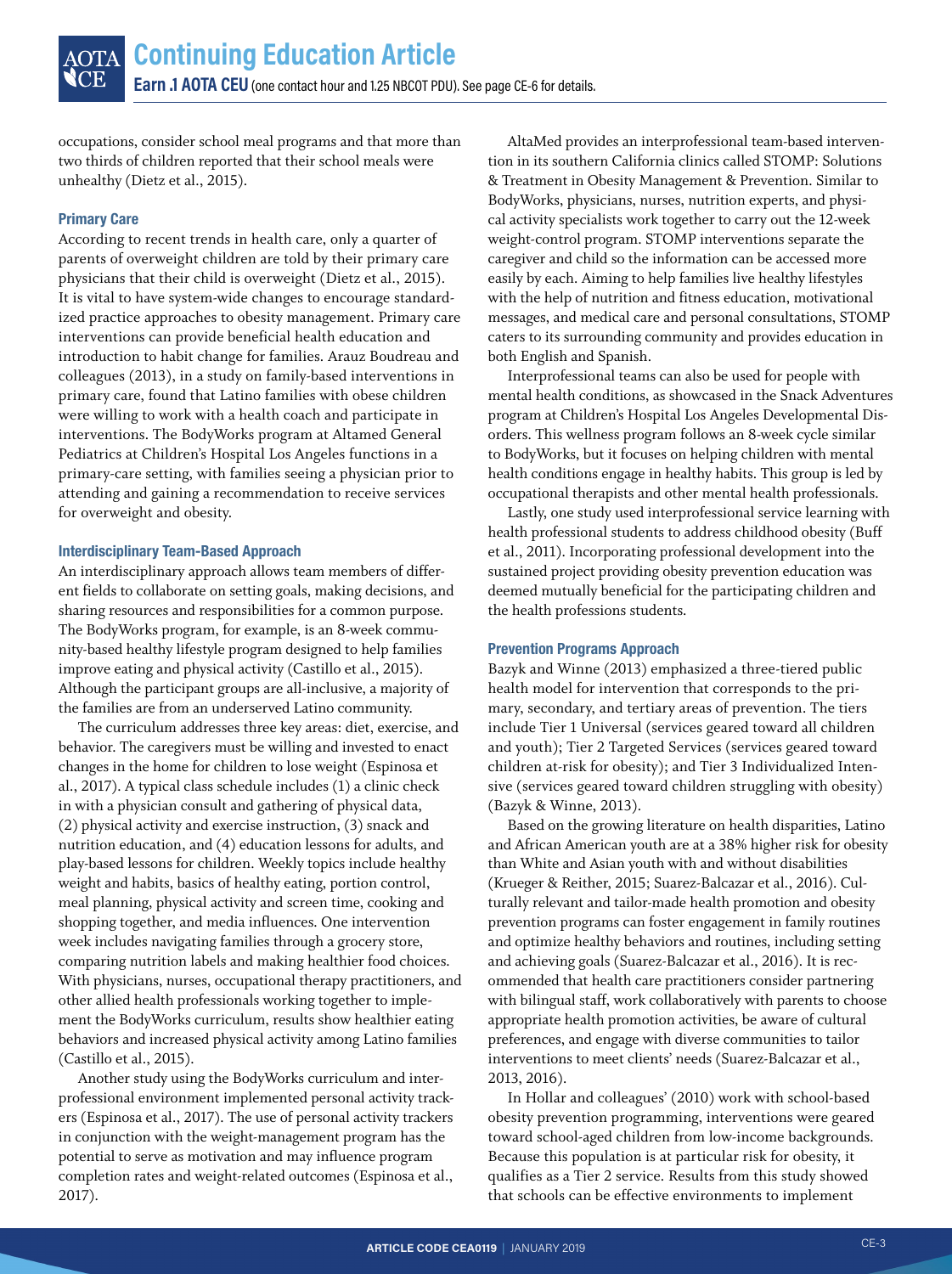health-related strategies addressing nutrition, healthy lifestyle education, and physical activity (Hollar et al., 2010). Merely participating in obesity prevention programs can result in children feeling more empowered to make healthy choices, comply with health instruction, and make healthier snack choices (Lau et al., 2013).

One strategy in obesity prevention programs is using family coaches, community members, or paraprofessionals trained in creating specific goals that have definable outcomes (Rotheram-Borus et al., 2018). Coaching has been used to support families in increasing healthy habits including exercise, enhancing patient self-management, and improving parenting skills around health and behavioral challenges (Rotheram-Borus et al., 2018). Occupational therapy practitioners can use elements of health coaching and emphasize achievable goals when promoting habit change.

#### **Managing Obesity-Related Disability**

There is a lack of health programming available to youth with disabilities, which can contribute to the high obesity rate in this population (Suarez-Balcazar et al., 2016; Yazdani et al., 2013). Below are the risks of obesity for various conditions and potential interventions.

#### **Developmental Coordination Disorder (DCD)**

Individuals with DCD are at risk for decreased participation in physical activity, greater sedentary behavior, and lower physical fitness than their peers with average motor skills (Cermak et al., 2015). Cermak and colleagues (2015) found that significantly more parents of children with DCD rated their child as being more inactive and liking physical activity less than their peers in the typical group. To address this, it is imperative to introduce preferable physical activities and social opportunities to enhance health and wellness.

#### **Autism**

Children with autism spectrum disorder (ASD) are 40% more likely to be obese than typical children (Curtin et al., 2010; Mische Lawson & Foster, 2016). Frequently, children with ASD report sensory sensitivities that may lead to unusual eating habits (Curtin et al., 2010; Mische Lawson & Foster, 2016). In Mische Lawson and Foster's (2016) work with children with ASD and obesity, results showed that participants with avoiding sensory patterns had higher BMI. This may be the result of severe avoiding patterns that lead to eating less varied and potentially less healthful foods, and participating less in environments with more sensory stimuli, such as parks or sporting events (Bandini et al., 2013; Mische Lawson & Foster, 2016).

Additionally, limited communication skills and favoring more sedentary activities may influence a child's overweight or obesity status (Bandini et al, 2013; Curtin et al., 2010). Occupational therapy practitioners working with children with ASD can use sensory processing knowledge to structure environments to best fit the child and introduce physical activities that align with the child's abilities, such as walking, swimming, and doing yoga (Mische Lawson & Foster, 2016).

#### **Hormone Disorders**

Individuals with hormone disorders, such as Prader-Wili Syndrome and Turner Syndrome, may be at risk for lifestyle-related diseases (Darendeliler et al., 2015; Hanew et al., 2016; Reinehr et al., 2014). Girls with Turner syndrome are prone to obesity, with excessive weight gain and BMI valuing higher than the general population (Darendeliler et al., 2015).

Additionally, children with hormone disorders treated with growth hormone showed higher proportions of being overweight or obese than their typically developing peers (Reinehr et al,., 2014). It is important to give children with hormone disorders nutritional instruction and exercise therapy as part of their health management routines to address their overweight and obesity (Hanew et al., 2016).

#### **Diabetes**

Childhood obesity and Type 1 and Type 2 diabetes are reciprocally related epidemics, with the incidence of obesity in children with Type 1 diabetes parallel to that of obesity in the general population of children (Cahill et al., 2016). Type 2 diabetes is highly associated with overweight and obesity status and is often diagnosed after the onset of puberty (Cahill et al., 2016; Cameron & Wherrett, 2015). Cahill and colleagues (2016) encouraged occupational therapy practitioners to work with members of the diabetes team in supporting children by developing self-management skills and reducing risks of further complications.

#### **Mental Health**

Children who are overweight or obese often experience bullying, stigmatization, discrimination, and peer victimization (Kugel et al., 2017; Kuo et al., 2013; Pizzi & Vroman, 2013). This can further negatively influence their body image, self-confidence, and psychosocial development, as well as their participation in social activities (Kugel et al., 2016; Pizzi & Vroman, 2013). In addition, youth who are overweight or obese can present with depression, social withdrawal, eating disorders, negative self-concept, and low health-related quality of life (Kugel et al., 2017; Pizzi & Vroman, 2013). Using a systems perspective, occupational therapy practitioners can work to create and support a systems change to remove barriers that hinder healthy psychosocial development (Pizzi & Vroman, 2013). Occupation-based interventions, incorporated into a climate of inclusion at home, at school, and in the community, can manifest into a child's positive self-regard, self-esteem, and empowerment (Pizzi & Vroman, 2013).

#### **Outcomes**

Common findings post occupation-based interventions for children who are overweight or obese and their families demonstrate a need to identify meaningful and enjoyable physical activities, culturally relevant recipes, individualized health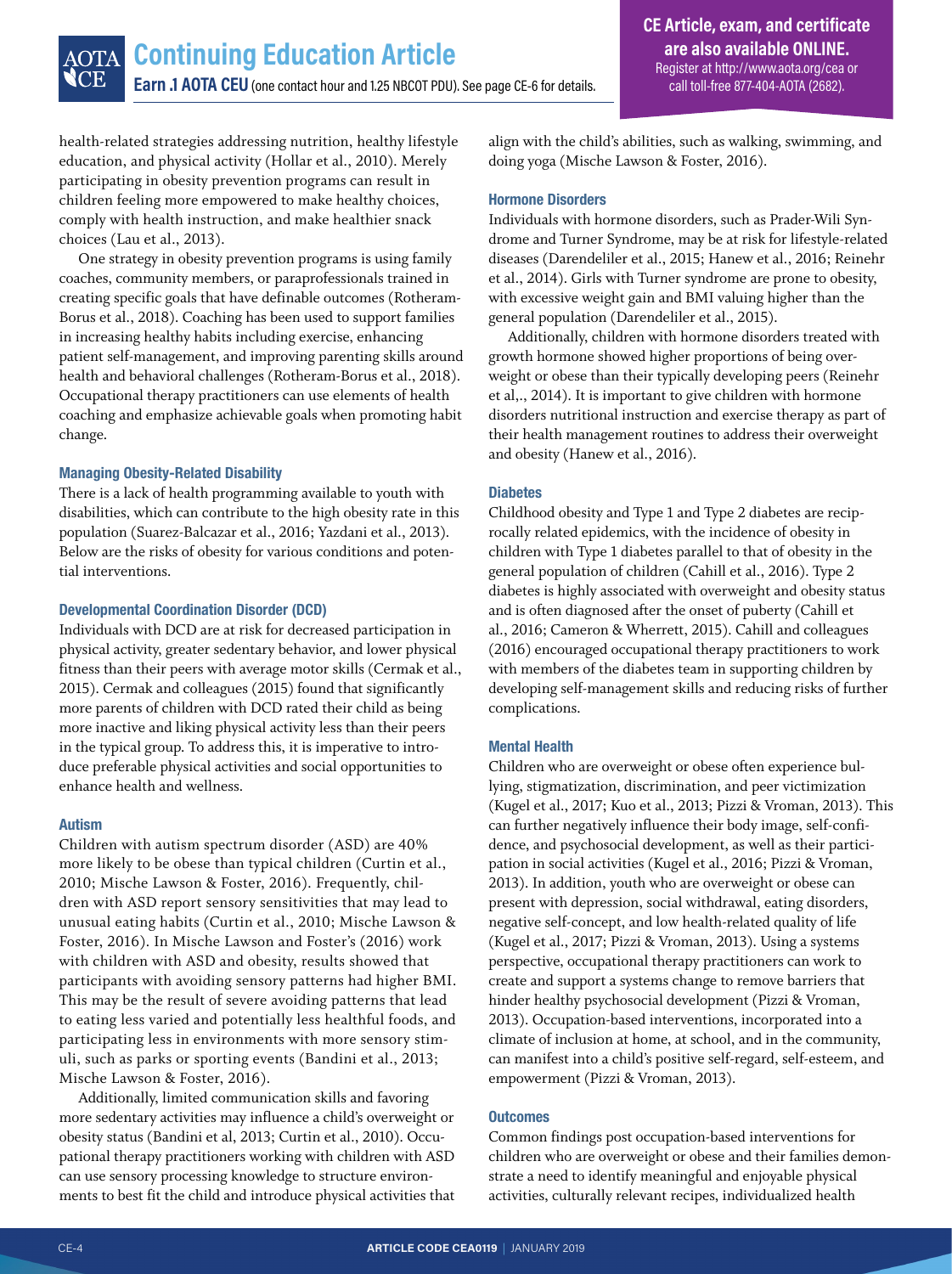management routines, and activities supporting healthy habits that the family can participate in together (Dietz et al., 2015; Hong et al., 2016; Kugel et al., 2016). One finding showed that families who regularly ate dinner together at a table had a lower body mass index than families who ate elsewhere (Kugel et al., 2016; Wansink & Van Kleef, 2014). Another study indicated that the risk of overweight and obesity decreased by 7% as the number of days on which participants were active for at least 60 minutes increased (Hong et al., 2016). These findings imply that following the 60-minute per day guideline for children who are overweight and obese may reduce their risk of overweight and obesity by 49% (Hong et al., 2016). Health professionals working with children with overweight or obesity can use motivational interviewing techniques to empower habit change (Dietz et al., 2015).

#### **CONCLUSION**

Children who are or at risk for overweight or obesity can be limited in their ability to participate in meaningful, satisfying occupations. An occupational therapy perspective is client-centered and can provide the tools and the framework necessary to support the child and the child's family.  $\mathbf{\mathfrak{D}}$ 

#### **REFERENCES**

- American Academy of Pediatrics. (2013). Children, adolescents, and the media [Policy statement]. *Pediatrics, 132*, 958. [https://doi.org/10.1542/peds.2013-](https://doi.org/10.1542/peds.2013-2656) [2656](https://doi.org/10.1542/peds.2013-2656)
- American Occupational Therapy Association. (2012). *Occupational therapy's role in addressing childhood obesity*. Retrieved from [http://www.aota.org/~/media/Cor](http://www.aota.org/~/media/Corporate/Files/Practice/Children/SchoolMHToolkit/Childhood%20Obesity.pdf)[porate/Files/Practice/Children/SchoolMHToolkit/Childhood%20Obesity.pdf](http://www.aota.org/~/media/Corporate/Files/Practice/Children/SchoolMHToolkit/Childhood%20Obesity.pdf)
- Arauz Boudreau, A. D., Kuroski, D. S., Gonzalez, W. I., Dimond, M. A., & Oreskovic, N. M. (2013). Latino families, primary care, and childhood obesity: A randomized controlled trial. *American Journal of Preventive Medicine, 44*, S247–S257. <https://doi.org/10.1016/j.amepre.2012.11.026>
- Bandini, L., Gleason, J., Curtin, C., Lividini, K., Anderson, S., Cermak, S, … Must, A. (2013). Comparison of physical activity between children with autism spectrum disorders and typically developing children. *National Institutes of Health, 17*, 44–54. <https://doi.org/10.1177/1362361312437416>
- Bazyk, S., & Winne, R. (2013). A multi-tiered approach to addressing the mental health issues surrounding obesity in children and youth. *Occupational Therapy In Health Care, 27*, 84–98, [https://doi.org/10.3109/07380577](https://doi.org/10.3109/07380577.2013.785643) [.2013.785643](https://doi.org/10.3109/07380577.2013.785643)
- Bellisari, A. (2013). *The obesity epidemic in North America: Connecting biology and culture*. Long Grove, IL: Waveland Press.
- Buff, S. M., Gibbs, P. Y., Oubré, O. L., Ariail, J. C., Blue, A. V., & Greenberg, R. S. (2011). Junior doctors of health: An interprofessional service-learning project addressing childhood obesity and encouraging health care career choices. *Journal of Allied Health, 40*(3), e39–e44. Retrieved from [http://libproxy.usc.](http://libproxy.usc.edu/login?url=https://search.proquest.com/docview/918118256?accountid=14749) [edu/login?url=https://search.proquest.com/docview/918118256?accoun](http://libproxy.usc.edu/login?url=https://search.proquest.com/docview/918118256?accountid=14749)[tid=14749](http://libproxy.usc.edu/login?url=https://search.proquest.com/docview/918118256?accountid=14749)
- Cahill, S. M., Polo, K. M., Egan, B. E., & Marasti, N. (2016). Interventions to promote diabetes self-management in children and youth: A scoping review. *American Journal of Occupational Therapy, 70*, 7005180020p1–7005180020p8. <https://doi.org/10.5014/ajot.2016.021618>
- Cameron, G., & Wherrett, D. (2015). Care of diabetes in children and adolescents: Controversies, changes, and consensus. *Lancet, 385*, 2096–2106. [https://doi.org/10.1016/S0140-6736\(15\)60971-0](https://doi.org/10.1016/S0140-6736(15)60971-0)
- Castillo, P. R., Kreutzer, C., Orozco, J., Deavenport, A., & Yin, L. (2015). Pediatric weight management: An interprofessional team makes a difference. *Journal of Interprofessional Education & Practice, 1*, 48–77.
- Centers for Disease Control and Prevention. (2015). *Childhood obesity causes and consequences*. Retrieved from [http://www.cdc.gov/obesity/childhood/causes.](http://www.cdc.gov/obesity/childhood/causes.html) [html](http://www.cdc.gov/obesity/childhood/causes.html)
- Cermak, S. A., Katz, N., Weintraub, N., Steinhart, S., Raz-Silbiger, S., Munoz M., & Lifshitz, N. (2015). Participation in physical activity, fitness, and risk for obesity in children with developmental coordination disorder: A cross-cultural study. *Occupational Therapy International, 22*, 163–173. [https://doi.](https://doi.org/10.1002/oti.1393) [org/10.1002/oti.1393](https://doi.org/10.1002/oti.1393)
- Chaparro, J. D., Denney, B., El-Kareh, R., Kuelbs, C. L., Rhee, K. E. (2018). Improving obesity documentation in pediatric populations. *Pediatrics, 14*, 13. Retrieved from [http://pediatrics.aappublications.org/content/141/1\\_Meeting-](http://pediatrics.aappublications.org/content/141/1_MeetingAbstract/13)[Abstract/13](http://pediatrics.aappublications.org/content/141/1_MeetingAbstract/13)
- Curtin, C., Anderson, S., Must, A., & Bandini, L. (2010). The prevalence of obesity in children with autism: A secondary data analysis using nationally representative data from the National Survey of Children's Health. *BMC Pediatrics, 10*(11). <https://doi.org/10.1186/1471-2431-10-11>
- Darendeliler, F., Yesilkaya, E., Bereket, A., Bas, F., Bundak, R., Sari, E., … Cinaz, P. (2015). Growth curves for Turkish girls with Turner syndrome: Results of the Turkish Turner syndrome study group. *Journal of Clinical Research in Pediatric Endocrinology, 7*(3).

<https://doi.org/10.4274/jcrpe.2023>

- Dietz, W. H., Baur, L. A., Puhl, R. M., Taveras, E. M., Uauy, R., & Kopelman, P. (2015). Management of obesity: Improvement of health-care training and systems for prevention and care. *The Lancet, 385*, 2521–2533. [https://doi.](https://doi.org/10.1016/S0140-6736(14)61748-7•) [org/10.1016/S0140-6736\(14\)61748-7](https://doi.org/10.1016/S0140-6736(14)61748-7•)
- Drieling, R. L., Rosas, L. G., Ma, J., & Stafford, R. S. (2014). Community resource utilization, psychosocial health, and sociodemographic factors associated with diet and physical activity among low-income obese Latino immigrants. *Journal of the Academy of Nutrition and Dietetics, 114*, 257–265. <https://doi.org/10.1016/j.jand.2013.07.025>
- Espinosa, J., Chen, A., Orozco, J., Deavenport-Saman, A., & Yin, L. (2017). Effect of personal activity trackers on weight loss in families enrolled in a comprehensive behavioral family-lifestyle intervention program in the federally qualified health center setting: A randomized controlled trial. *Contemporary Clinical Trials Communications, 7*, 86–94. [https://doi.org/10.1016/j.](https://doi.org/10.1016/j.conctc.2017.06.004) [conctc.2017.06.004](https://doi.org/10.1016/j.conctc.2017.06.004)
- Hanew, K., Tanaka, T., Horikawa, R., Hasegawa, T., Fujita, K., & Yokoya, S. (2016). Women with Turner syndrome are at high risk of lifestyle-related disease—From questionnaire surveys by the Foundation for Growth Science in Japan. *Endocrine Journal, 63*, 449–456. [https://doi.org/10.1507/endocrj.](https://doi.org/10.1507/endocrj.EJ15-0288) [EJ15-0288](https://doi.org/10.1507/endocrj.EJ15-0288)
- Hollar, D., Lombardo, M., Lopez-Mitnik, G., Hollar, T., Almon, M., Agatston, A., & Messiah, S. (2010). Effective multi-level, multi-sector, school-based obesity prevention programming improves weight, blood pressure, and academic performance, especially among low-income, minority children. *Journal of Health Care for the Poor and Underserved, 21*, 93–108.
- Hong, I., Coker-Bolt, P., Anderson, K. R., Lee, D., & Velozo, C. A. (2016). Relationship between physical activity and overweight and obesity in children: Findings from the 2012 National Health and Nutrition Examination Survey National Youth Fitness Survey. *American Journal of Occupational Therapy, 70*, 7005180060p1–7005180060p8. [https://doi.](https://doi.org/10.5014/ajot.2016.021212) [org/10.5014/ajot.2016.021212](https://doi.org/10.5014/ajot.2016.021212)
- Krueger, P. M., & Reither, E. N. (2015). Mind the gap: Race/ethnic and socioeconomic disparities in obesity. *Current Diabetes Reports, 15*, 95. [https://doi.](https://doi.org/10.1007/s11892-015-0666-6) [org/10.1007/s11892-015-0666-6](https://doi.org/10.1007/s11892-015-0666-6)
- Kugel, J., Hemberger, C., Krpalek, D., & Javaherian-Dysinger, H. (2016). Occupational therapy wellness program: Youth and parent perspectives. *American Journal of Occupational Therapy, 70*, 7005180010. [https://doi.org/10.5014/](https://doi.org/10.5014/ajot.2016.021642) [ajot.2016.021642](https://doi.org/10.5014/ajot.2016.021642)
- Kugel, J. D., Javherian-Dysinger, H., & Hewitt, L. (2017). The role of occupational therapy in community-based programming: Addressing childhood health promotion. *Open Journal of Occupational Therapy, 5*(1), Article 2. [https://doi.](https://doi.org/10.15453/2168-6408.1259) [org/10.15453/2168-6408.1259](https://doi.org/10.15453/2168-6408.1259)
- Kuo, F., Goebel, L. A., Satkamp, N., Beauchamp, R., Kurrasch, J. M., Smith, A. R., & Maguire, J. M. (2013). Service learning in a pediatric weight management program to address childhood obesity. *Occupational Therapy In Health Care, 27*, 142–162. <https://doi.org/10.3109/07380577.2013.780318>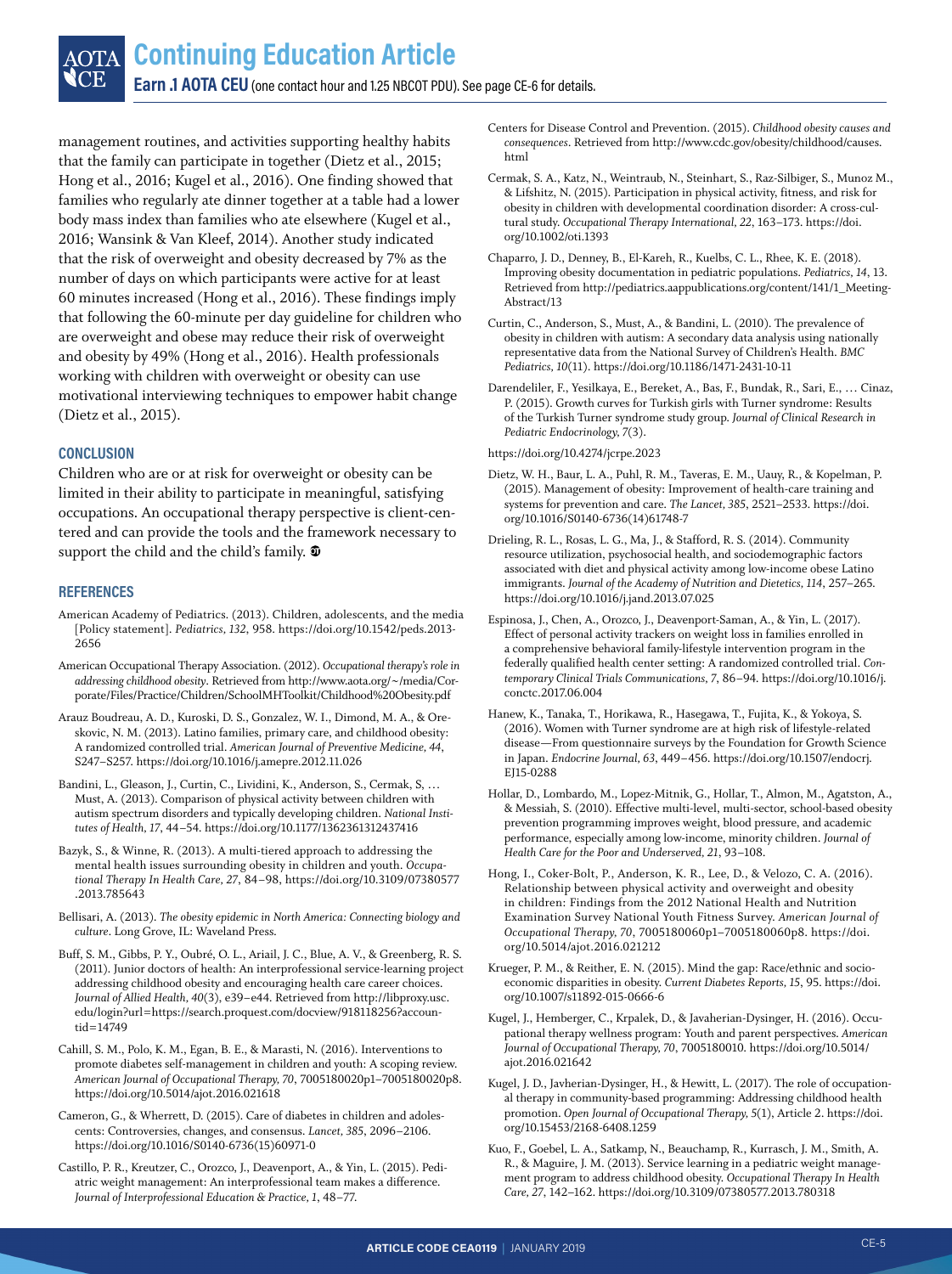#### **Earn .1 AOTA CEU** (one contact hour and 1.25 NBCOT PDU). See page CE-6 for details. **Continuing Education Article**

#### **CE Article, exam, and certificate are also available ONLINE.** Register at<http://www.aota.org/cea> or call toll-free 877-404-AOTA (2682).

Kuo, F., Pizzi, M. A., Chang, W.-P., Koning, S. J., & Fredrick, A. S. (2016). Exploratory study of the clinical utility of the Pizzi Healthy Weight Management Assessment (PHWMA) among Burmese high school students. *American Journal of Occupational Therapy, 70*, 7005180040p1–7005180040p9. [https://](https://doi.org/10.5014/ajot.2016.021659) [doi.org/10.5014/ajot.2016.021659](https://doi.org/10.5014/ajot.2016.021659)

Lau, C., Stevens, D., & Jia, J. (2013) Effects of an occupation-based obesity prevention program for children at risk. *Occupational Therapy In Health Care, 27*, 163–175.<https://doi.org/10.3109/07380577.2013.783725>

Mische Lawson, L., & Foster, L. (2016). Sensory patterns, obesity, and physical activity participation of children with autism spectrum disorder. *American Journal of Occupational Therapy, 70*, 7005180070p1–7005180070p8. [https://](https://doi.org/10.5014/ajot.2016.021535) [doi.org/10.5014/ajot.2016.021535](https://doi.org/10.5014/ajot.2016.021535) 

Pizzi, M. (2001). The Pizzi holistic wellness assessment. *Occupational Therapy in Health Care, 13*(3–4), 51–66. [https://doi.org/10.1080/J003v13n03\\_06](https://doi.org/10.1080/J003v13n03_06) 

Pizzi, M., & Orloff, S. (2015). Childhood obesity as an emerging area of practice for occupational therapists: A case report. *New Zealand Journal of Occupational Therapy, 62*(1), 29–38.

Pizzi, M. A., & Vroman, K. (2013) Childhood obesity: Effects on children's participation, mental health, and psychosocial development. *Occupational Therapy In Health Care, 27*, 99–112. [https://doi.org/10.3109/07380577.2013.](https://doi.org/10.3109/07380577.2013.784839) [784839](https://doi.org/10.3109/07380577.2013.784839) 

Reinehr, T., Lindberg, A., Koltowska-Häggström, M., & Ranke, M. (2014), Is growth hormone treatment in children associated with weight gain? Longitudinal analysis of KIGS data. *Clinical Endocrinology, 81*, 721–726. [https://doi.](https://doi.org/10.1111/cen.12464) [org/10.1111/cen.12464](https://doi.org/10.1111/cen.12464) 

Rotheram-Borus, M. J., Swendeman, D., Rotheram-Fuller, E., & Youssef, M. K. (2018). Family coaching as a delivery modality for evidence-based prevention programs. *Clinical Child Psychology and Psychiatry, 23*(1), 96–109. [https://doi.](https://doi.org/10.1177/1359104517721958) [org/10.1177/1359104517721958](https://doi.org/10.1177/1359104517721958)

Skinner, A. C., Ravanbakht, S. N., Skelton, J. A., Perrin, E. M., & Armstrong, S. C. (2018). Prevalence of obesity and severe obesity in U.S. children, 1999– 2016. *Pediatrics, 141*(3), e20173459.<https://doi.org/10.1542/peds.2017-3459>

Styne, D. N., Arslanian, S. A., Connor, E. L., Farooqi, I. S., Hassan Murad, M., Silverstein, J. H., & Yanovski, J. A. (2017). Pediatric obesity—Assessment, treatment, and prevention: An Endocrine Society clinical practice guideline. *Journal of Endocrinology & Metabolism, 102*, 709–757. [https://doi.org/10.1210/](https://doi.org/10.1210/jc.2016-2573) [jc.2016-2573](https://doi.org/10.1210/jc.2016-2573)

Suarez-Balcazar, Y., Friesema, J., & Lukyanovam, V. (2013) Culturally competent interventions to address obesity among African American and Latino children and youth. *Occupational Therapy In Health Care, 27*, 113–128. [https://](https://doi.org/10.3109/07380577.2013.785644) [doi.org/10.3109/07380577.2013.785644](https://doi.org/10.3109/07380577.2013.785644)

Suarez-Balcazar, Y., Hoisington, M., Orozco, A. A., Arias, D., Garcia, C., Smith, K., & Bonner, B. (2016). Benefits of a culturally tailored health promotion program for Latino youth with disabilities and their families. *American Journal of Occupational Therapy, 70*, 7005180080p1–7005180080p8. [https://doi.](https://doi.org/10.5014/ajot.2016.021949) [org/10.5014/ajot.2016.021949](https://doi.org/10.5014/ajot.2016.021949) 

Wansink, B., & van Kleef, E. (2014). Dinner rituals that correlate with child and adult BMI. *Obesity, 22*, E91–E95.<https://doi.org/10.1002/oby.20629>

Yazdani, S., Yee, C. T., & Chung, P. J. (2013). Factors predicting physical activity among children with special needs. *Preventing Chronic Disease, 10*, 120283. <https://doi.org/10.5888/pcd10.120283>

Yun, L., Boles, R. E., Haemer, M. A., Knierim, S., Dickinson, L. M., Mancinas, H., & Davidson, A. J. (2015). A randomized, home-based, childhood obesity intervention delivered by patient navigators. *BMC Public Health, 15*(1). <https://doi.org/10.1186/s12889-015-1833-z>

#### **How to Apply for Continuing Education Credit**

- **A.** To get pricing information and to register to take the exam online for the article **Managing Obesity in Pediatrics: A Role for Occupational Therapy**, go to http://store.aota.org, or call toll-free 800-729-2682.
- **B.** Once registered and payment received, you will receive instant email confirmation.
- **C.** Answer the questions to the final exam found on pages CE-6 & CE-7 by **January 31, 2021**.
- **D.** On successful completion of the exam (a score of 75% or more), you will immediately receive your printable certificate.

### **Final Exam**

#### **Article Code CEA0119**

#### **Managing Obesity in Pediatrics: A Role for Occupational Therapy**

#### **To receive CE credit, exam must be completed by January 31, 2021.**

| Learning Level: | Beainner                                                                               |
|-----------------|----------------------------------------------------------------------------------------|
|                 | <b>Target Audience:</b> Occupational Therapists and Occupational Therapy<br>Assistants |

**Content Focus:** Professional Issues; Occupational Therapy Interventions

#### **1. Children currently or at risk for becoming overweight or obese may experience all of the following** *except***:**

- $\bigcirc$  A. Marginalization from their peers
- $\bigcirc$  B. Decreased participation in occupations
- C. Limited issues in school
- D. Low self-esteem

#### **2. An occupational profile:**

- A. Can gather information on daily routines, activities, and household dynamics of the client and their family
- $\bigcirc$  B. Should be done after working with the family at least once
- C. Does not cover influences that affect health promotion
- D. Is not essential to deliver client-centered care